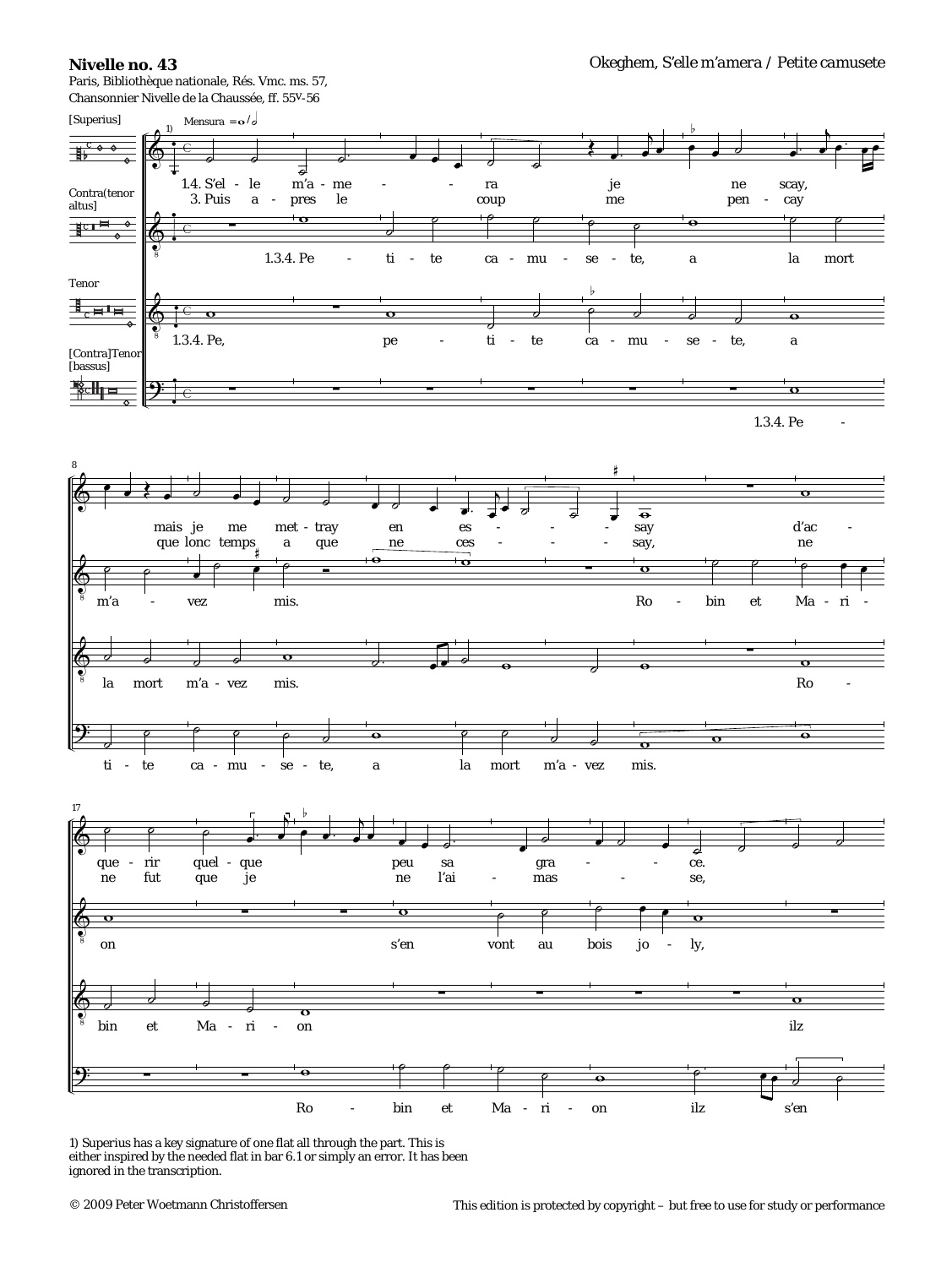Nivelle no. 43, p. 2

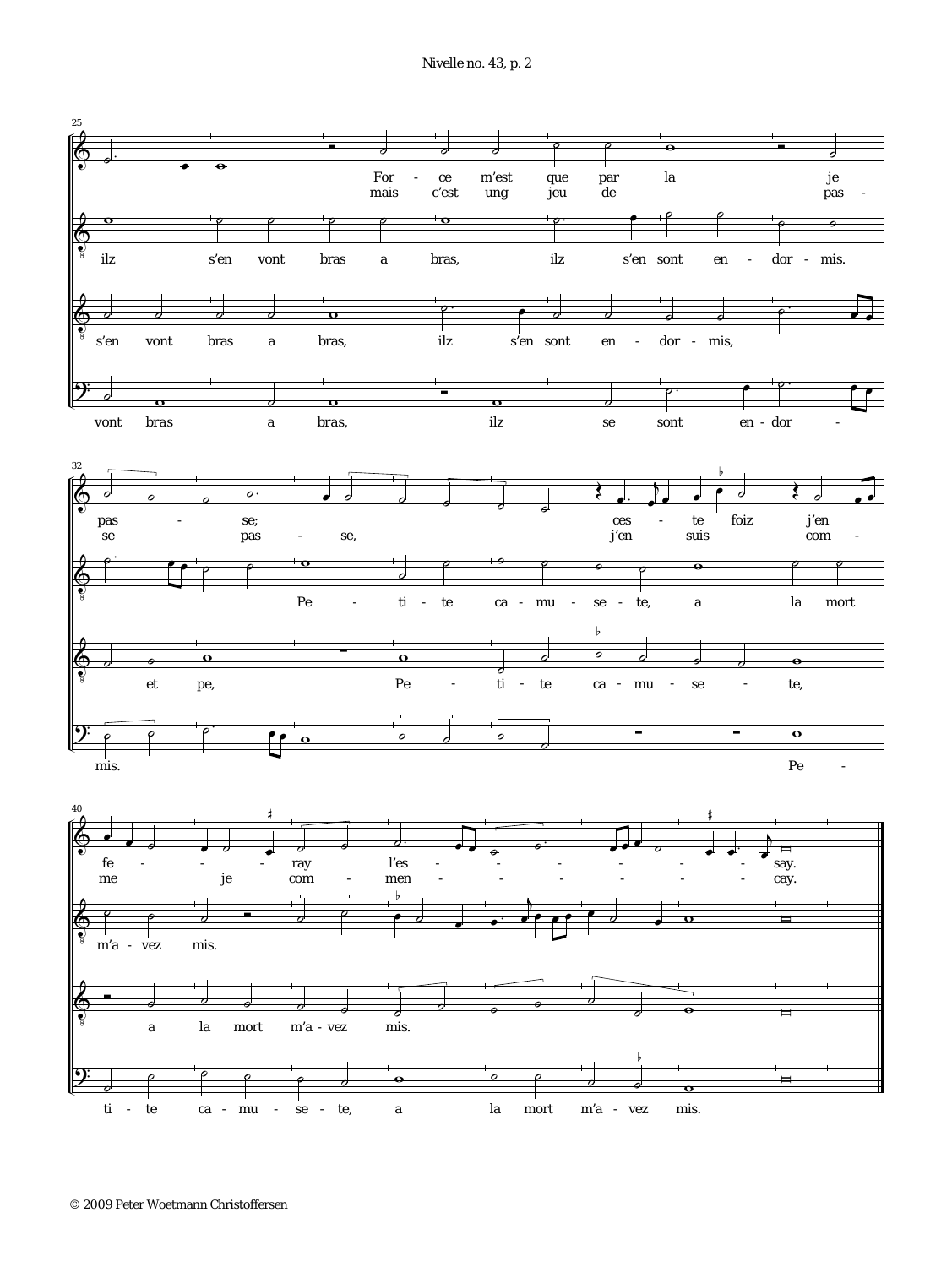